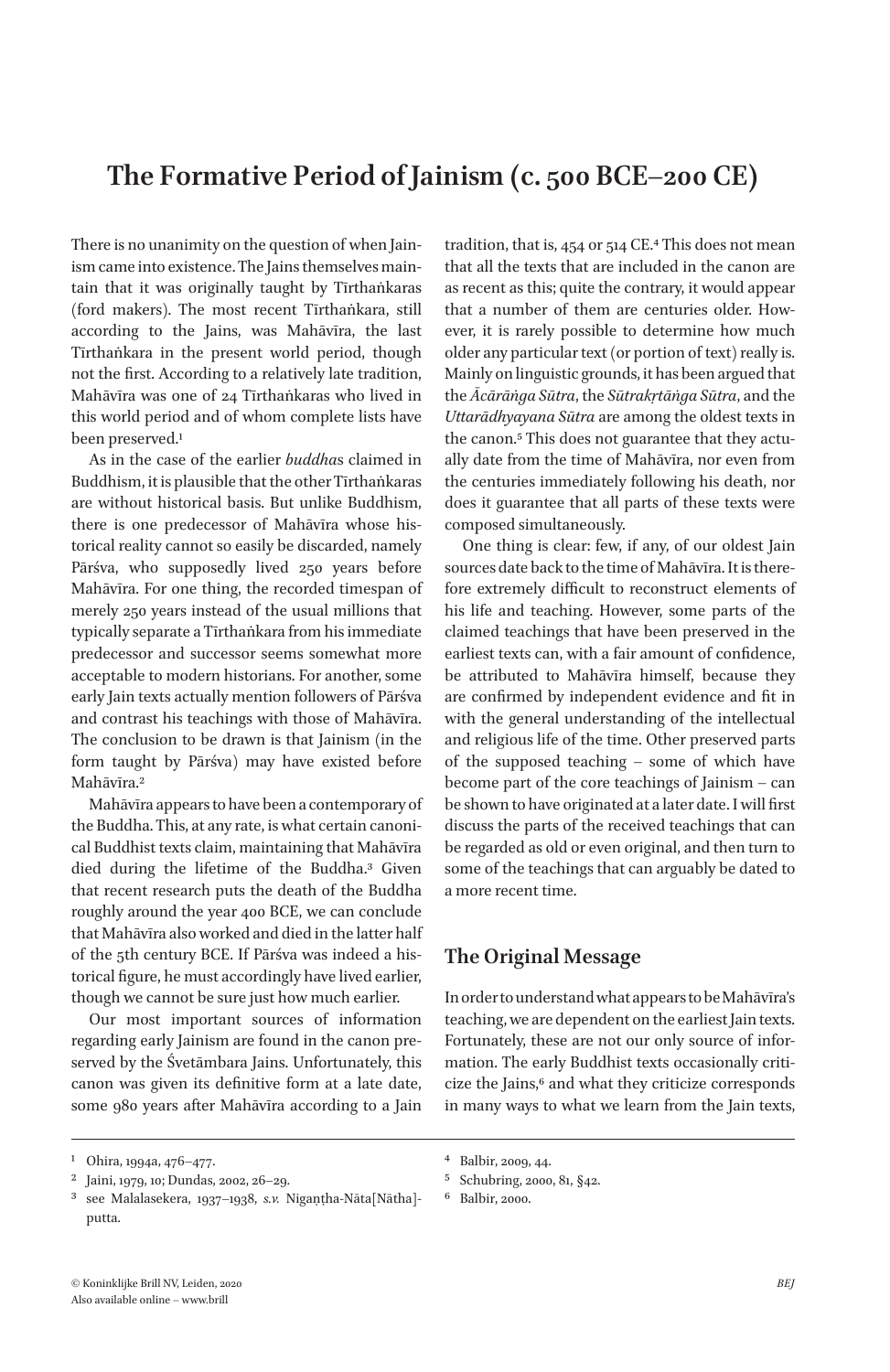thus providing independent confirmation. For further confirmation, we can also turn to the cultural/ religious background out of which Jainism arose. I will begin with this background, before discussing some of the texts.

Mahāvīra spent most if not all of his life in the eastern part of the Gaṅgā Valley, a region referred to as Greater Magadha. This region was culturally quite distinct from the area to its west, where the vedic tradition had its seat. A prominent feature of the culture of Greater Magadha that it initially did not share with vedic culture is the belief in rebirth and karmic retribution. Mahāvīra's teaching – like the teaching of the Buddha and others in that region – is to be understood as a response to that belief.7

The conviction that the present life will, after death, be followed by other lives did not bring consolation to all, far from it. A number of those who held this belief were keen to escape from the cycle of rebirths. These rebirths were the result of karmic retribution, that is, of one's deeds. This implied that everything one did – be it good, bad, or neutral – would have consequences in a next life and that an absence of deeds would put an end to the cycle. Escape did not require deeds but something else, namely a method that did not consist of deeds. Mahāvīra taught such a method.

Mahāvīra and his early followers thought that all activities, all deeds, had consequences in a next life. What could one do to avoid such consequences and therefore rebirth in general? Complete inactivity presented itself as a possible solution, and this turns out to be a central element in early Jainism. Inactivity asceticism was, and to some extent still is, undertaken by advanced practitioners, and the fundamental logic behind it (no deeds, no karmic retribution) makes good sense.

Perhaps the earliest surviving passage expounding this path occurs in the canonical *Ācārāṅga Sūtra*; it reads as follows:

When a monk thinks: "I am indeed tired of carrying around this body in these circumstances," he should gradually reduce his food; having gradually reduced his food and diminished his passions, his body being prepared, standing like a plank, his body pacified…he should ask for grass; having asked for grass and received it, he should go away to a lonely place; having gone away to a lonely place…he should spread the grass; and

having spread the grass, at that occasion, he should reject body, activity, and movement…[1] Having diminished his passions, he bears with little food. In case the monk gets ill in the presence of food. He should not long for life, nor strive after death; he should not be attached to either, life or death. Impartial, intent on the destruction of activity (*ṇijjarā*) he should preserve his concentration. Renouncing internally as well as externally he strives after a pure heart. Whatever means he may know to secure his life [for another while], let the wise one quickly avail of that for an intervening period. Having looked for a place in a village or in the wilderness, and knowing it to be with little life, the monk should spread out the grass. He should lie without food; when affected [by discomfort] in that [position] he should bear it. He should not go beyond the boundary [which he has set himself], even when he has been affected by things human. He should not hurt nor rub away living creatures which creep on the ground, or fly high or low, and eat his flesh and blood. Creatures injure his body, yet he should not walk from his place. Being pained by all kinds of outside influences, he should bear [it all], going to the other shore of his span of life, (free) from all kinds of knots. This is well-accepted by the self-controlled and understanding person. [2] The following is another practice taught by the son of Nāya (= Mahāvīra). One should abandon movement in the threefold three ways, except for [keeping] himself [alive]. He should not sit down on green plants, but lie on the bare ground after inspecting it; renouncing, taking no food, he should bear [discomfort] when affected [by it] in that [position] While feeling aversion to his senses, the monk may take [as much food] as is appropriate.Nevertheless, he is blameless who is motionless and concentrated. He may step forward and backward, contract and stretch [his limbs], in order to keep body [and soul] together; or, alternatively, he [may become] unconscious in that same position. He may walk around when tired, or [remain] standing as before. When tired of standing he may finally sit down. While sitting he directs his senses to the excellent death [which he is going to die]. In case he stumbles upon a termite hill [for support], he should search for something different. He does not lean on something from which something avoidable could originate. He should pull himself up from there and bear all that affects him. [3] This one is [even] more intent (*āyatatare*) [on reaching the

<sup>7</sup> Bronkhorst, 2007.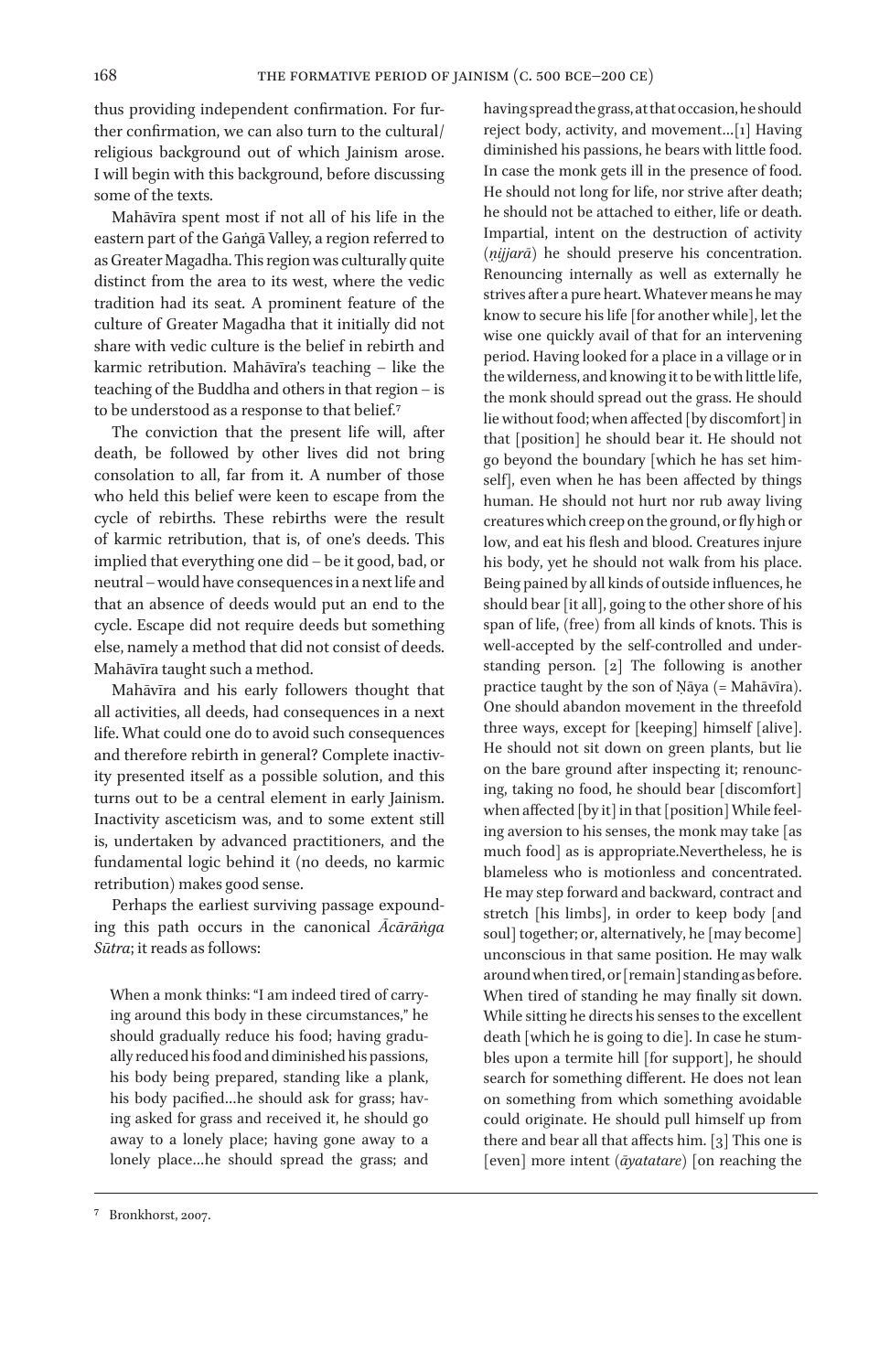goal] who keeps to the following. While controlling all his limbs, let him not move away from his place. This is the best practice, better than the preceding. Having cleansed [the place] for a short time, the Brahmin (i.e. the Jaina ascetic) should remain there standing. Having reached a place free from living beings, he should place himself there. He should renounce his body; thinking "there are no afflictions in my body, afflictions and troubles [last] as long as life," he should bear them, being restrained, realizing that they lead to the destruction of the body. He should not be attached to desires for transitory things, even when [they become] more numerous. He should not nourish wishes and greed, since he is looking for the unchanging character.…Not stupefied by all things he reaches the other shore of his span of life. Knowing that endurance is highest, each of the [three ways] of liberation is good.8

This path is the consequence of the oft-repeated statement (also found in the *Ācārāṅga Sūtra*) that activity is the root cause of all suffering and rebirth and should therefore be abandoned.

However, there is a difficulty. No one is born an ascetic, and even the most committed ascetic starts his immobility asceticism at an age when he has already carried out many deeds. Would these earlier deeds not clamor for karmic retribution even in the case of a successfully carried out immobility asceticism right unto death?

It is clear from the early texts that the Jains had an answer to this question too. Asceticism, it turns out, is like a double-edged sword. It not only makes sure that no new deeds are performed but also that the traces of earlier deeds are destroyed. Some passages from the *Uttarādhyayana Sūtra*, another early canonical text, are particularly clear in this respect:

What does the soul produce by renouncing activity? By renouncing activity it produces a state without activity. By being without activity the soul does not bind new *karman* and destroys the *karman* that was bound before.9

By the possession of right conduct [the soul] produces the state [of motionlessness] of the king of mountains. Having reached the state [of motionlessness] of the king of mountains, the homeless [monk] destroys the four parts of *karman* which [even] an omniscient saint (*kevalin*) possesses. After that [the soul] becomes perfected, awakened, freed, completely emancipated, and puts an end to all suffering.10

Another passage from the same *Uttarādhyayana Sūtra* describes the culmination of the ascetic process, namely death, in terms that show that the pursued inactivity also covers mental activity, and indeed breathing itself:

Then having preserved his life [long enough], the remainder of life being less than the time of a *muhūrta*, he stops [all] activities and enters pure meditation (*sukkajjhāṇa*) in which only subtle activity remains and from which one does not fall back; he first stops the activity of his mind, then of his speech and body, then he puts a stop to breathing out and breathing in. During the time needed to pronounce hardly five short syllables the homeless [monk], being in pure meditation in which [all] activity has been cut off and from which there is no return, simultaneously destroys the four parts of *karman* [which remain]: pertaining to experience, span of life, name and lineage.<sup>11</sup>

The early Jains thus practiced an asceticism that culminated in total immobility. That they actually did so is confirmed by an independent source, the early Buddhist canon. In the *Majjhimanikāya*,<sup>12</sup> the Buddha describes the behavior of Jains (whom he calls Nigaṇṭhas) to someone named Mahānāma:

At one time, Mahānāma, I resided in Rājagaha on the mountain Gijjhakūṭa. At that time there were many Nigaṇṭhas on the black rock on the slope of [the mountain] Isigili, standing erect, refusing to sit down, and they experienced painful, sharp, severe sensations [which were] due to [selfinflicted] torture. Then, Mahānāma, having arisen in the evening from my retirement, I went to the black rock on the slope of [the mountain] Isigili where those Nigaṇṭhas were; having gone there I said to those Nigaṇṭhas: "Why, dear Nigaṇṭhas, are you standing erect, refusing to sit down, and do you experience painful, sharp, severe sensations [which are] due to [self-inflicted] torture?" When this was said, Mahānāma, those Nigaṇṭhas said to me: "Friend, Nigaṇṭha Nāthaputta (i.e. Mahāvīra), who knows all and sees all, claims complete knowledge and insight [saying:] 'Always and continuously knowledge and insight are present to me, whether I walk, stand still, sleep or be awake'. He (i.e. Nigaṇṭha Nāthaputta/Mahāvīra)

<sup>8</sup> *ĀAS.* 1.8(7).7.2–8; for details, see Bronkhorst, 1993, 31ff.

<sup>9</sup> *US.* 29.37; for details, see Bronkhorst, 1993, 36f.

<sup>10</sup> *US.* 29.61; for details, see Bronkhorst, 1993, 36f.

<sup>11</sup> *US.* 29.72; for details, see Bronkhorst, 1993, 37f.

 $12$  1.92-95.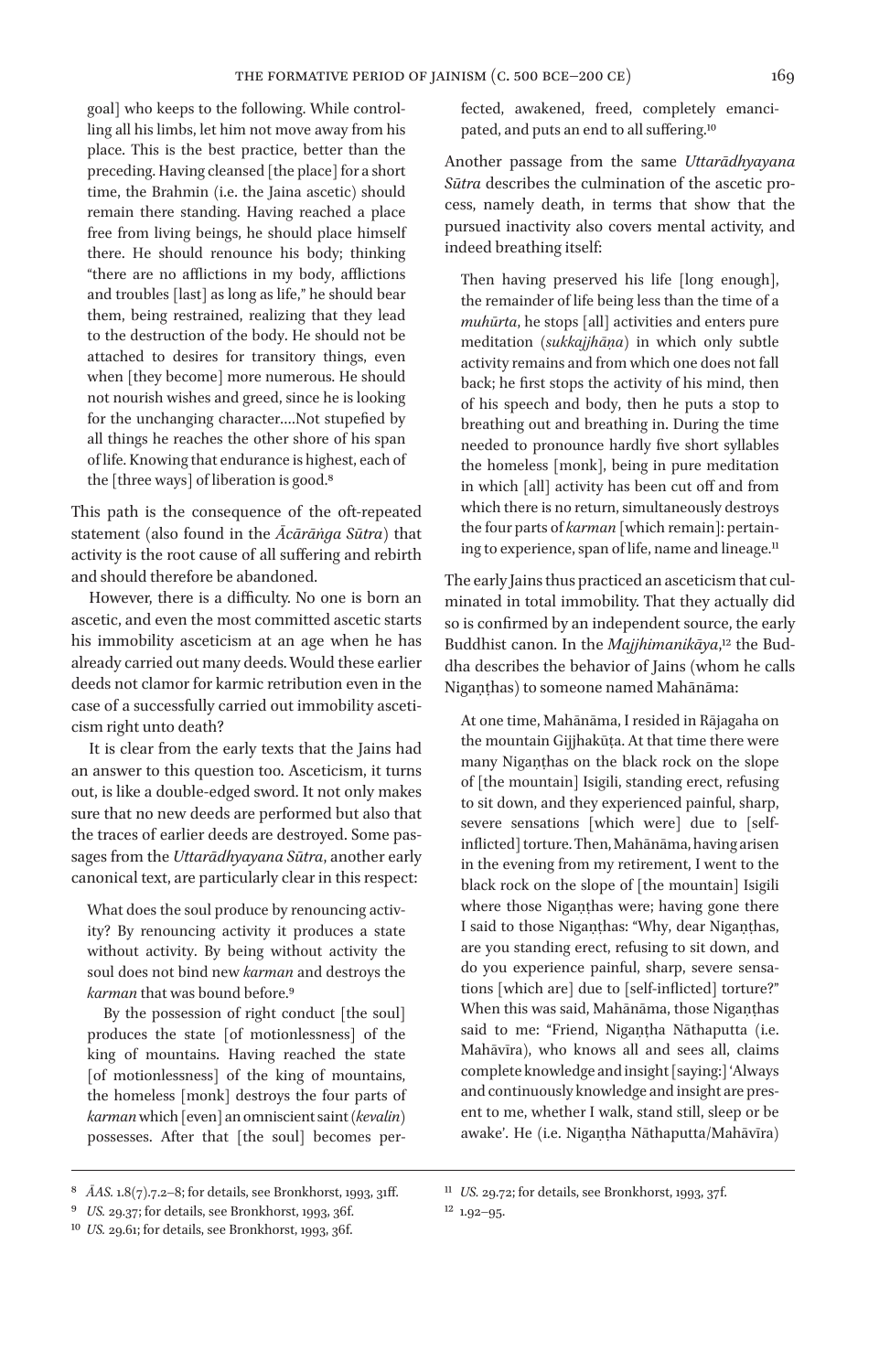says: 'Formerly, Niganthas, you performed sinful activities; you must exhaust that (sinful activity) by means of this severe and difficult practice. Being here and now restrained in body, speech and mind, amounts to not performing sinful activity in the future. Thus, as a result of the annihilation of former actions by asceticism, and of the non-performing of new actions, there is no further effect in the future; as a result of no further effect in the future there is destruction of actions; as a result of the destruction of actions there is destruction of suffering; as a result of the destruction of suffering there is destruction of sensation; as a result of the destruction of sensation all suffering will be exhausted'. And this [word of Nigaṇṭha of Nāthaputta (i.e. Mahāvīra)] pleases us and is approved of by us, and therefore we are delighted…Happiness, dear Gotama [Gotama is the personal name of the Buddha], should not be reached through happiness, happiness should be reached through hardship. If happiness should be reached through happiness, dear Gotama, King Seniya Bimbisāra of Magadha would reach happiness [hereafter, because] King Seniya Bimbisāra of Magadha lives in greater happiness than the venerable Gotama." [The Buddha replies:] "With respect to this I should be asked: 'Who of the [two] venerable ones lives in greater happiness, King Seniya Bimbisāra of Magadha or the venerable Gotama?'…Therefore, dear Nigaṇṭhas, I shall ask you [a question] which you may answer as seems right to you. What do you think, dear Nigaṇṭhas: is King Seniya Bimbisāra of Magadha able to experience unalloyed happiness for seven (six…five…four…three…two…one) nights and days [at a stretch] without moving his body and without saying a word?" "No, friend." "But I, dear Nigaṇṭhas, am able to experience unalloyed happiness for one (two…three…four…five…six… seven) night and day [at a stretch] without moving my body and without saying a word. What do you think, dear Nigaṇṭhas: who lives in view of this in greater happiness, King Seniya Bimbisāra of Magadha or I?" "In view of this the venerable Gotama lives in greater happiness than King Seniya Bimbisāra of Magadha."13

This passage from the Buddhist canon hits the nail on the head by characterizing the ascetic practices of the Jains as "the annihilation of former actions by asceticism" and "the non-performing of new actions." It also mentions a belief that appears to be typical of Jainism from the very beginning, namely the belief in the omniscience of the Jinas, and therefore of Mahāvīra.

## **Jainism and Buddhism**

The preceding section presents what can, with a certain degree of confidence, be viewed as having constituted an integral part of the teaching of Mahāvīra, or at any rate of the earliest accessible forms of Jainism. We have also ascertained that the first Buddhists were already acquainted with Jainism and that the early Buddhist canon provides crucial confirmatory evidence with respect to the oldest stages of Jainism.14 Clearly, members of the two religions were aware of each other's existence right from the beginning. What is more, the two religions began to influence each other at an early date. The in-depth study of religious practices in the Buddhist canon reveals that the early Buddhists borrowed certain practices from Jainism and combined these with the practices that had presumably been taught by the Buddha. In other words, early Jainism exerted a detectable influence on early Buddhism.

Perhaps this is not all that surprising. Buddhism and Jainism originated in the same region, Greater Magadha. What is more, Jainism rather directly confronted a problem that was the immediate consequence of beliefs held in that region, most notably the belief in rebirth and karmic retribution. Buddhism proposed a different solution to the same – or at least to a similar – problem, but this Buddhist solution remained obscure to many Buddhists. There were also other differences. Buddhist stories about the earlier lives of the Buddha emphasize his generosity, whereas Jain stories stress the importance of nonharm and asceticism.15 Frequent contacts with Jains allowed Buddhists to adopt elements from the Jain message, and the result is visible in the surviving Buddhist canon.16

Both Buddhism and Jainism subsequently spread to different parts of the subcontinent. Buddhism created a second center of great importance in the northwestern regions, sometimes called Greater Gandhara, where Jainism never gained a foothold. Instead, Jainism spread to the south, and inscriptions reveal that even before the beginning of the Common Era, there was a strong Jain presence in Tamil

<sup>13</sup> for details, see Bronkhorst, 1993, 26ff.

<sup>14</sup> see Bronkhorst, 2016, app. VIII.

<sup>15</sup> Appleton, 2014, 90ff.

<sup>16</sup> Bronkhorst, 1993.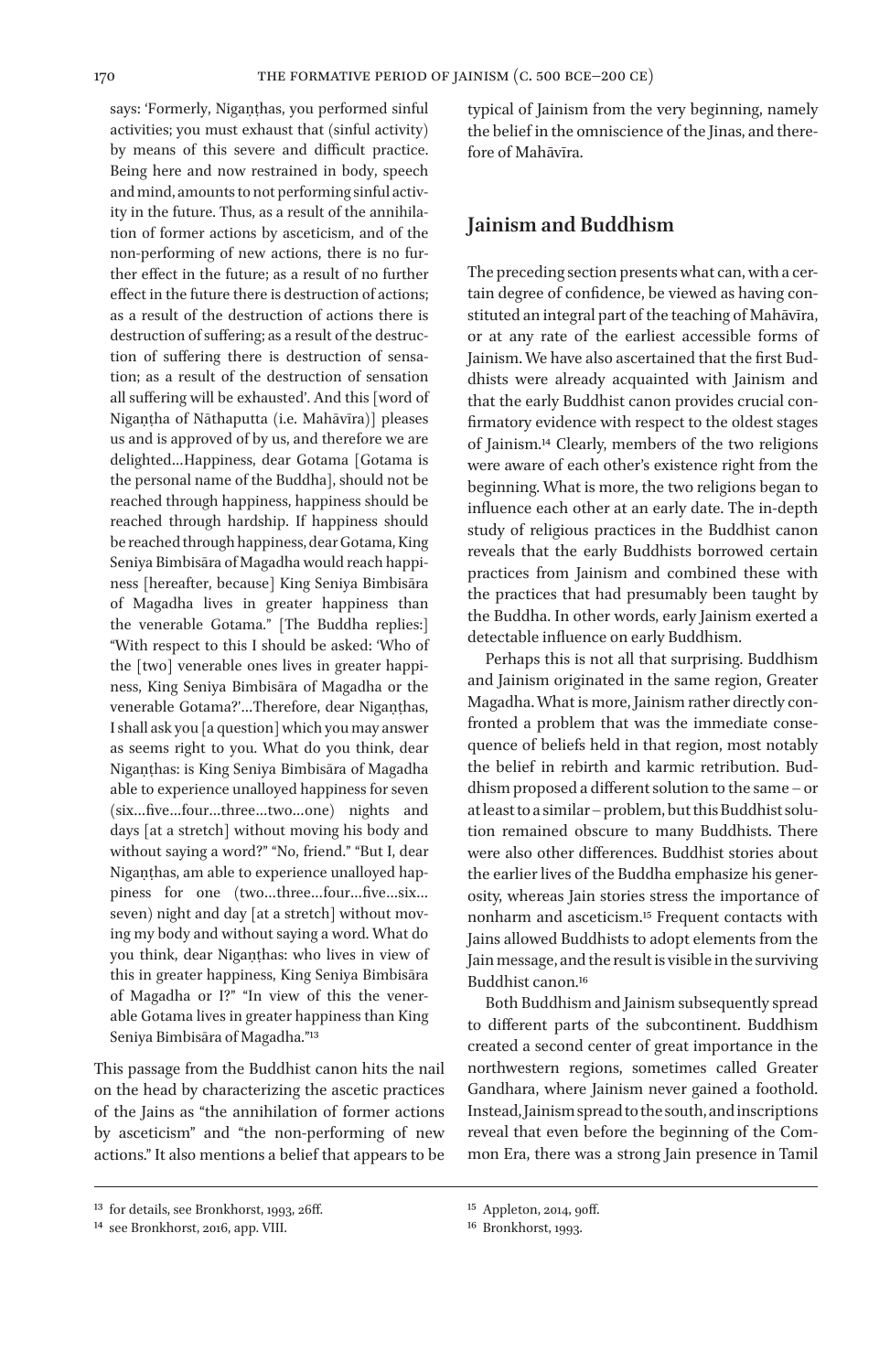Nadu,17 where there were no Buddhists. In other words, Buddhism and Jainism did not always occupy the same regions during the centuries immediately preceding and following the beginning of the Common Era. And yet, the Śvetāmbara canon undoubtedly shows the influence of scholastic innovations that had taken place within Buddhism from the 2nd century BCE onward, initially in a region that was confined to the northwest. These scholastic innovations subsequently influenced virtually all further developments of not only Indian Buddhism but also of certain schools of Brahmanical philosophy (most notably Vaiśeṣika) and, not least, of Jainism.

We have already seen that the *Sūtrakṛtāṅga Sūtra* is one of the oldest texts contained in the Śvetāmbara canon. However, the contents of even this relatively old text date from long after Mahāvīra. This is clear from the following: the *Sūtrakṛtāṅga Sūtra* shows acquaintance with the innovations that had taken place in northwestern Buddhism in the 2nd century BCE. In particular, it is acquainted with the Buddhist theory of momentariness, which is part of these Buddhist scholastic innovations. The *Sūtrakṛtāṅga Sūtra* (or at least this portion of it) thus dates from the 2nd century BCE at the very earliest. Other, more recent texts of the Śvetāmbara canon are not just acquainted with the Buddhist theory of momentariness but also embrace it and adapt it to their own needs. The moment (*samaya*) as the smallest unit of time appears for the first time, it seems, in the *Uttarādhyayana Sūtra*. This same text introduces the succession (*santati*) of moments, a notion familiar from Buddhist scholastic texts.

Certain Buddhists – the so-called Pudgalavādins – conceived of the person as a composite entity made up of *skandha*s (a technical Buddhist term that we do not need to consider at present). The Pudgalavādins distinguished themselves from most other Buddhist scholiasts, who maintained that composite objects do not exist: chariots, houses, and indeed persons do not ultimately exist. The *Sūtrakṛtāṅga Sūtra* shows familiarity with the position of the Pudgalavādins, and what is more, other texts from the Śvetāmbara canon adopt a similar position as their own: both wholes and their constituents exist. These texts go to the extent of adopting the word *pudgala*, which the Buddhists had used to designate persons conceived of as composite entities, in order to designate composite entities in general. The presumably oldest

The fact that scholastic Buddhism continued to exercise influence over Jainism several centuries after the demise of their founders shows that Buddhism and Jainism remained in close contact with each other, at least in certain parts of the subcontinent. We know from inscriptions that there were many Jains in Mathura during the reign of the Kushanas (the early centuries of the Common Era), and it seems likely that Mathura had become the most important center of Jainism in the north by the 2nd century CE.19 There were also many Buddhists in Mathura at that time, and there can be no doubt that Jains and Buddhists had plenty of opportunities there to become acquainted with each other's ideas. One of the features shared by them during this period is striking enough to justify the suspicion of mutual influence. Both Buddhism and Jainism were confronted with rival movements which, they claimed, had been founded by disciples of the Buddha and of Mahāvīra, respectively. In the case of Buddhism, these were the followers of Devadatta, and in the case of Jainism, the followers of Gosāla Maṅkhaliputta. There are good reasons to believe that these rival movements existed at the time of the Kushanas. However, the evil deeds attributed to the founders of these movements are almost certainly inventions that were made up centuries after the days in which they presumably lived. According to these legends, both Devadatta and Gosāla Maṅkhaliputta began their careers as disciples: Devadatta was accepted as a monk by the Buddha, and Gosāla Maṅkhaliputta was accepted, albeit only after repeated attempts, by Mahāvīra as his disciple. Both Devadatta and Gosāla Maṅkhaliputta subsequently distinguished themselves through their magical powers. Both made a bid for the supreme position in their respective community. Both tried to harm their teachers in various ways and both seemed to come close to succeeding, but were ultimately incapable of inflicting more than superficial harm. Both came to a grievous end as a result. A. Bareau<sup>20</sup> has traced the development of the legend of Devadatta and shown that the

Jain notion of the soul as something "neither long nor short" (*Ācārāṅga Sūtra*) is replaced, in subsequent texts (e.g. *Uttarādhyayana Sūtra* and later), by one in which the soul is coextensive with the body, just like the Buddhist *pudgala*. As a result of this borrowing, the usage of the word *pudgala* in Jainism is henceforth reserved for material objects in general.<sup>18</sup>

<sup>17</sup> Mahadevan, 2003, 127–139.

<sup>18</sup> Bronkhorst, 2000.

<sup>19</sup> Ohira, 1982, 43, 44.

<sup>20</sup> 1989; 1991; 1997.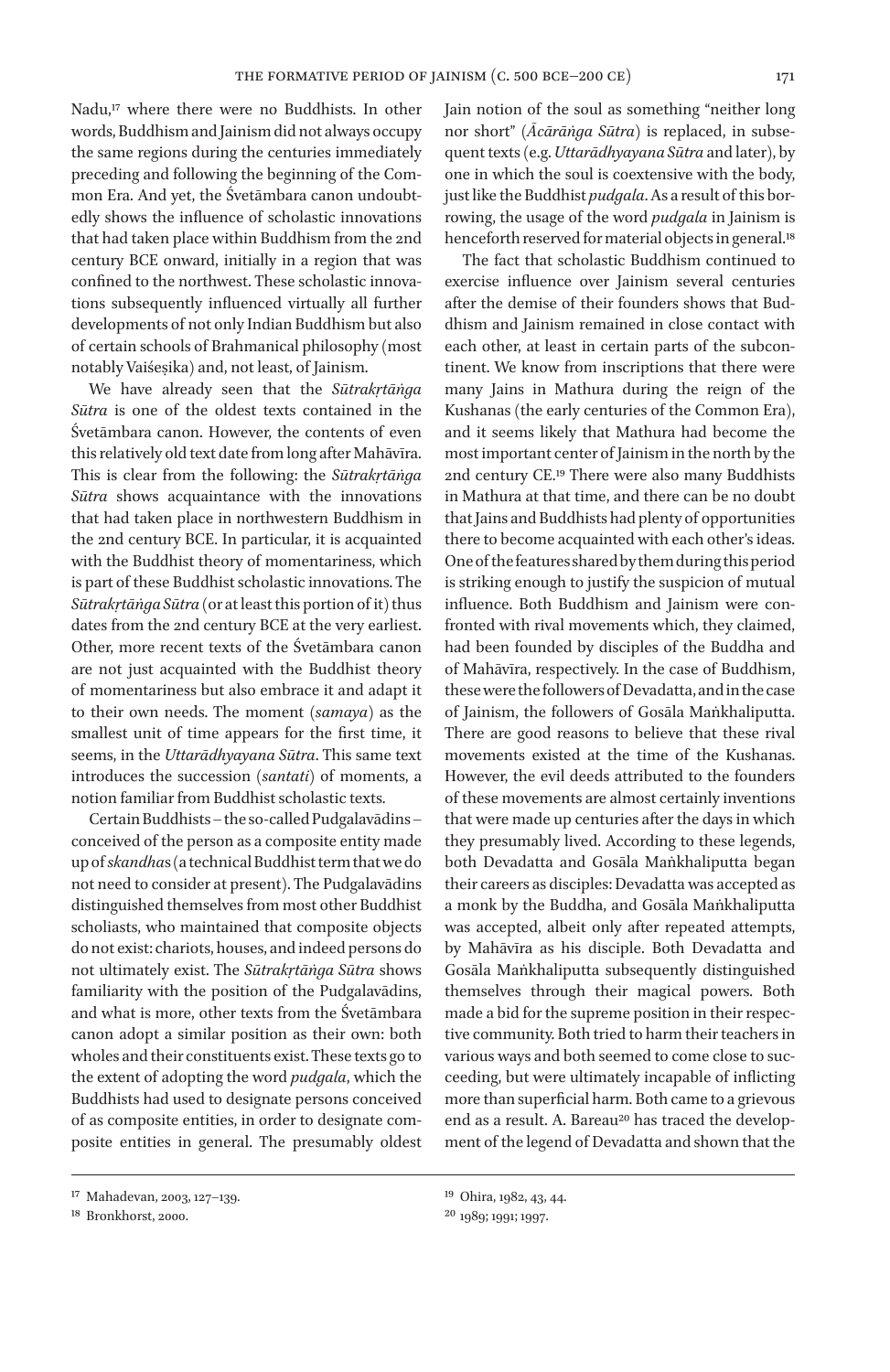evil deeds attributed to him do not appear until the most recent phase of this development, that is, long after the Buddha. Given that there was a religious movement of followers of Devadatta, the attempts by Buddhists to vilify his name cannot have been anything else than an attempt on the part of those Buddhists to distance themselves from a religious movement that resembled their own. Similarly, the evil deeds attributed to Gosāla Maṅkhaliputta in the Śvetāmbara canon must be seen as an expression of the Jains' desire to distance themselves from his followers. As a matter of fact, a fair amount is known about these followers, who are identified as the Ājīvikas.21 Their movement had come into existence more or less simultaneously with Buddhism and Jainism, and they held views that were close to those of Jainism. Both Buddhism and Jainism, it appears, felt threatened by these rival movements, and both reacted in the same way: by claiming that the founders of these movements had been failed disciples of their own master and had come to grievous ends as a result of their opposition to them.22

In this context, it is worth mentioning the tradition of the 24 Tīrthaṅkaras, which Jainism appears to have created under the influence of the Buddhist tradition of the 24 Buddhas.23

The coexistence of Jainism and Buddhism may be responsible not only for parallel developments (e.g. the stories of Devadatta and Gosāla Maṅkhaliputta and the traditions of the 24 saints) but also for certain disparities between the two religions. *Stūpa* worship is a feature that has characterized Buddhism probably from its beginning until the present day. Jainism, too, had its *stūpa*s: both the early literature and the archaeological evidence leave little room for doubt that this was once the case.24 Indeed, the worship of *stūpa*s may have accompanied the tradition of *bhakti*, which, as J.E. Cort<sup>25</sup> has shown, was part of Jainism from the beginning. Mysteriously, Jains stopped worshipping *stūpa*s (though they did not discontinue the practice of *bhakti*) quite early on, perhaps as early as the time of the Kushanas. The question is: Why did they choose to do so?

As a first observation, it is still unknown how the bodily remains of Mahāvīra were disposed of after his physical death. They may have been placed in one or more *stūpa*s, as appears to have happened in

the case of the Buddha, but this is not certain. It is equally possible that his dead body was left to disintegrate in nature. We just do not know. But whatever the answer to this question, subsequent Jains worshipped *stūpa*s, either in imitation of the Buddhists or independently.

As indicated above, the Jains stopped doing so, namely at some point in time prior to the completion of the Śvetāmbara canon. This can be surmised from the fact that the canon contains a passage explaining why it is pointless to worship *stūpa*s. This passage occurs in the *Jambūdvīpaprajñapti Sūtra* and is clearly a later insertion. Or rather, it is appended to an older passage dealing with the disposal of the body of an earlier Tīrthaṅkara (namely Ṛṣabhadeva), to all appearances in a *stūpa*. In a clearly recognizable manner, the lines of text were added to support the claim that the bodily remains of the Tīrthaṅkara were taken away by gods, who put them in boxes, which they themselves worship.

As a general rule, stories told about one Tīrthaṅkara are valid for all of them. The modified passage of the *Jambūdvīpaprajñapti Sūtra* explains that it is pointless to worship *stūpa*s, since they do not, and cannot, contain bodily relics of a Tīrthaṅkara. However, this very same passage suggests that before it was modified, it told a different story, one in which there *was* place for *stūpa* worship.26

Why did Jains abandon *stūpa*s? The most plausible answer to this question is that this was due to competition with Buddhists. We know that from at least the late centuries preceding the Common Era, Buddhist monks and nuns often lived in monasteries that were built next to *stūpa*s.27 One of the tasks of the monks and nuns – and one of their sources of income – was to look after the *stūpa*s and the cults that took place around them. In this way, *stūpa*s were well looked after.

It appears that for a long time, Jain monks and nuns resisted the temptation to build monasteries. What is more, there are reasons to think that, still during the rule of the Kushanas, they refused patronage from the court; inscriptions do in fact confirm that they did not receive any. This means that Jainism did not have the infrastructure needed to look after *stūpa*s and indeed to build new ones. Stories about abandoned and decrepit Jain *stūpa*s

<sup>21</sup> Balcerowicz, 2016.

<sup>22</sup> Bronkhorst, 2016, app. VIII.

<sup>23</sup> Ohira, 1994b.

<sup>24</sup> Singh, 2010, 11–12, 14–22.

<sup>25</sup> 2002.

<sup>26</sup> Bronkhorst, 2011a, app. to ch. 3.7.

<sup>27</sup> Shaw, 2013.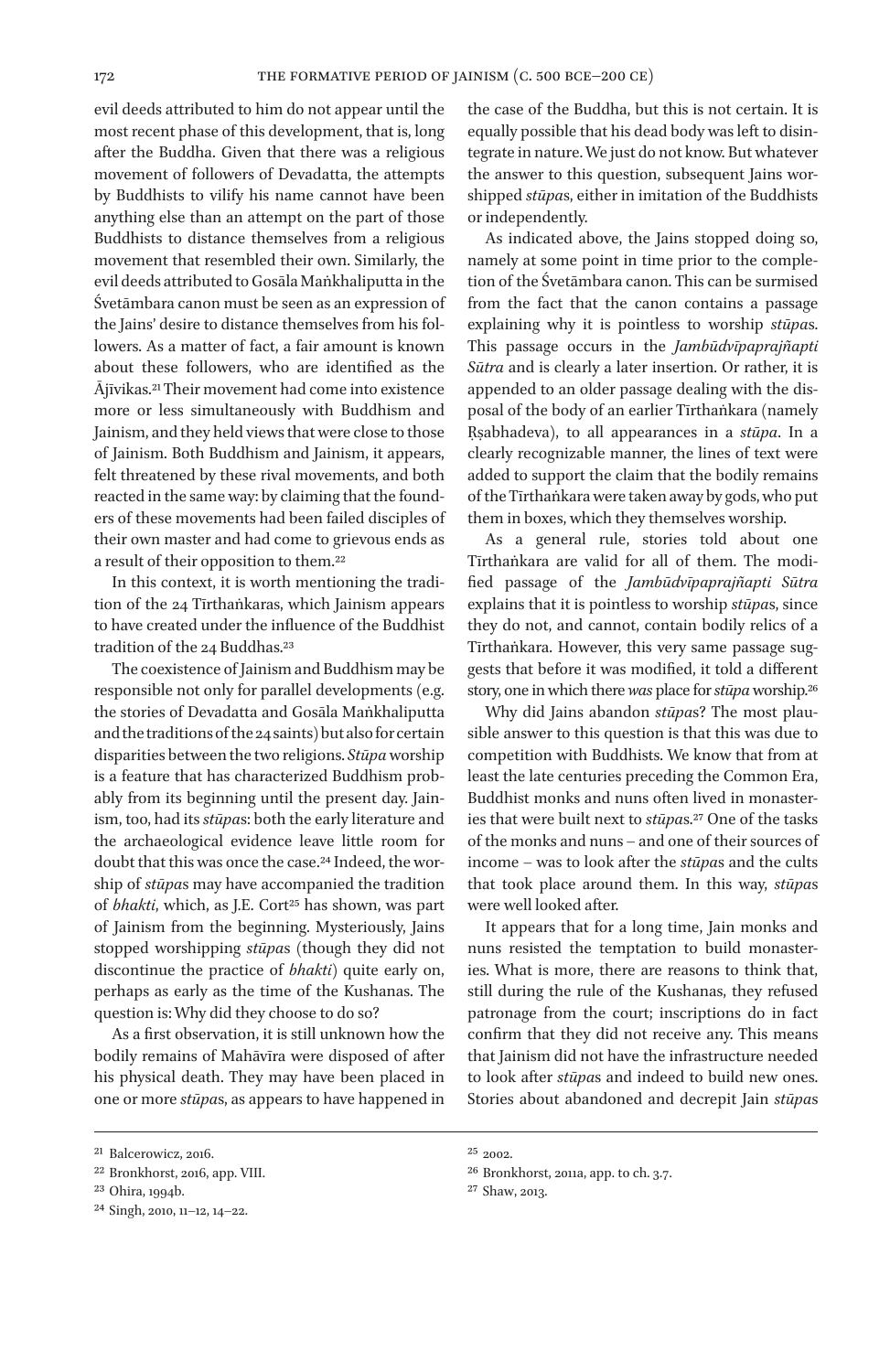exist, and this is precisely what one would expect in the absence of an appropriate infrastructure. In surroundings where there were many Buddhist *stūpa*s, unattended Jain *stūpa*s might have easily been mistaken for Buddhist ones (a theme that does come up in at least one story). The situation may have been confusing for Jain lay followers, who may have been mistakenly drawn to Buddhist centers of worship. For these or other reasons, Jains abandoned the worship of *stūpa*s, while a passage appearing in a canonical text pointed out that such worship was pointless anyhow because the gods had removed the bodily remains of the Tīrthaṅkaras from this earth.28

# *Anekāntavāda* **(Doctrine of the Multisided Nature of Reality)**

Some scholars regard the doctrine of the multisided nature of reality (*anekāntavāda*)29 as the central philosophy of Jainism. Others disagree, but all accept that it is a fundamental aspect of Jain thought. This section will focus on the question of whether and to what extent this doctrine can be traced back to the formative period of Jainism. It will become clear that *anekāntavāda* must be seen as a response to developments that took place in Indian thought during the early centuries of the Common Era and therefore cannot, by any means, be traced back to Mahāvīra or to his early followers.

A full discussion of this fundamental doctrine may be found elsewhere in this volume and goes beyond the scope of the present article. Instead, let us consider a specific example that will prove particularly helpful in guiding us to the earliest manifestation of this doctrine in the Śvetāmbara canon while shedding light on the intellectual environment in which it arose. This specific example is found in the following passage from Jinabhadra's *Viśeṣāvaśyakabhāṣya*, dating from the 6th to 7th century CE:

In this world there are things that are being produced having been produced already, others [are being produced] not having been produced already, others [are being produced] having been produced and not having been produced, others again [are being produced] while being produced, and some are not being produced at all, according to what one wishes to express…For example, a pot is being produced having been produced in

This passage illustrates the doctrine of the multisided nature of reality. It claims that two things can be said about a pot that is being produced: "the pot has been produced" and "the pot has not been produced." This example makes it particularly clear that the *anekāntavāda* offers a solution to the problem of production. This problem was widely studied during the centuries preceding Jinabhadra and was often associated with the Buddhist thinker Nāgārjuna. Jinabhadra himself describes Nāgārjuna's position on production in the following words:

What has been produced is not being produced, because it is [already] there, like a pot. But if [you accept] that also what has been produced is being produced, you will have infinite regress. What has not been produced is not [being produced] either, because it is not there, like the horn of a donkey. And if [you accept] that also what has not been produced is being produced, you will have to accept that non-entities, such as the horn of a donkey etc., can be produced.<sup>31</sup>

Interestingly, Jinabhadra attributes a similar position to Jainism's first heretic, a man called Jamāli. Jinabhadra's commentator, Koṭyārya (perhaps 9th cent. CE), writes the following:

Jamāli, overcome by fever, instructed his pupils to make the bed. Seeing that what he had said had not been accomplished, he got angry [and said]: "The sacred word (*siddhāntavacana*) to the extent that what is being done has been done is incorrect, because it goes against perception… This bed is perceptibly being made, as a result of the instruction to spread the blanket; it has not been made at this [same] moment…For this reason everything that is being made, without exception, has not been made."…Jamāli proves his own position: "The claim (*pratijñā*) is that something that has been made is not being made, because it is [already] there, like an old pot. But if someone accepts that something, though made, is being made, then the state of being made would always be there, because [that thing] would be being made, like that which had been made during the first moment. And there would be no end to the activity of making…For this reason [only]

the form of clay etc., because it is made of that. That same [pot] is being produced not having been produced concerning its particular shape, because that was not there before.30

<sup>28</sup> Bronkhorst, 2011a, app. to ch. 3.3.

<sup>29</sup> see Bronkhorst, 2003a.

<sup>30</sup> *VBh.* 2183–2184.

<sup>31</sup> *VBh.* 2149.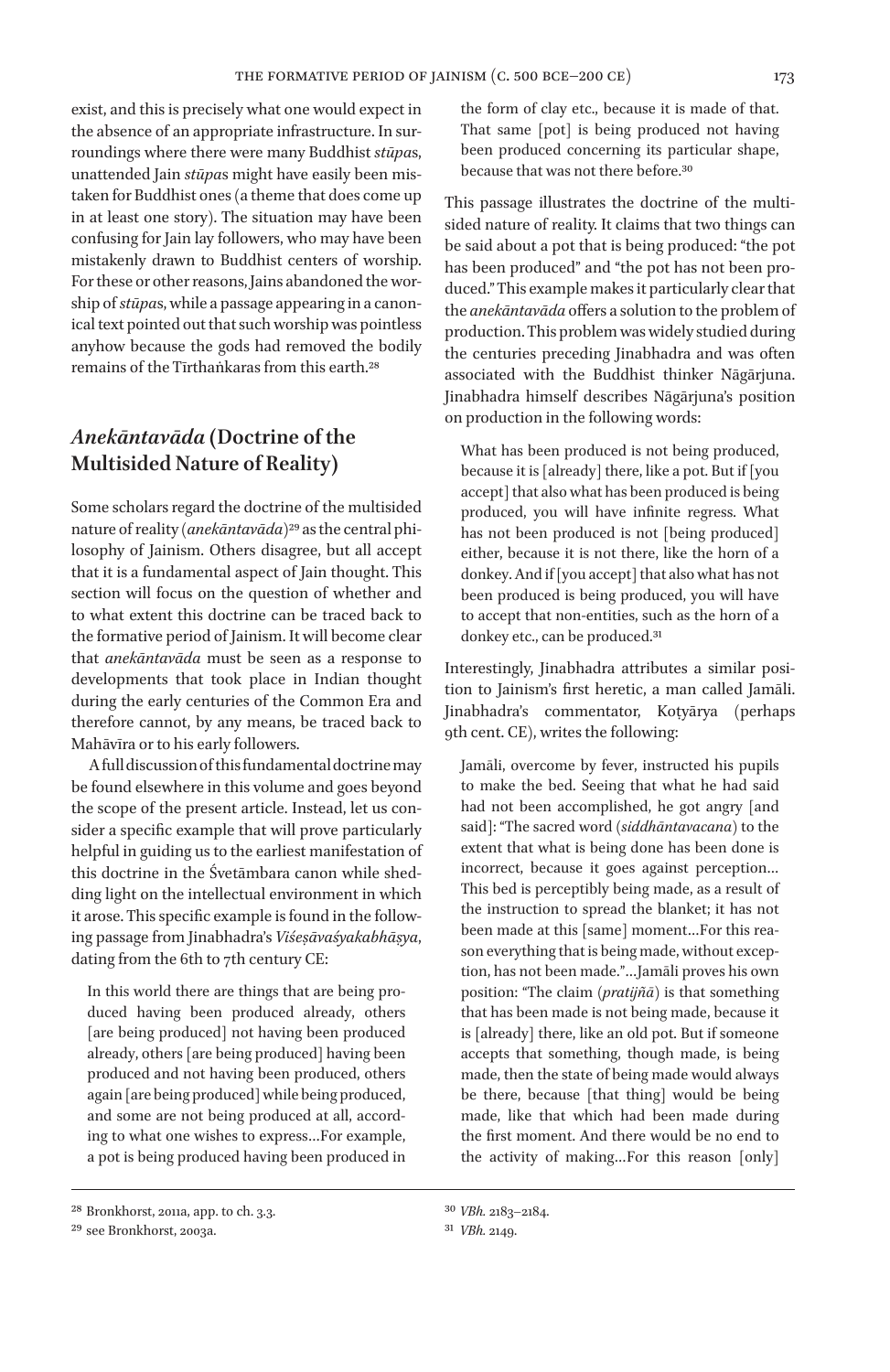something that has not been made and is not there is being made."32

Being a heretic, Jamāli criticizes the words of Mahāvīra. He does so already in the canonical *Vyākhyāprajñapti Sūtra*, in the following words:

Mahāvīra claims that what is moving, has moved; what is coming forth, has come forth; what is becoming perceptible, has become perceptible; what is decreasing, has decreased; what is being cut, has been cut; what is being broken, has been broken; what is being burned, has been burned; what is dying, is dead; what is being annihilated, has been annihilated. This is incorrect.33

Clearly, this passage attributes the claim that "what is moving, has moved" (and so on) to Mahāvīra. Note in particular: "what is coming forth, has come forth." This fits the pot that Jinabhadra talks about ("a pot is being produced having been produced") and supports the view that Mahāvīra is being credited with a form of *anekāntavāda*. This is further confirmed by Mahāvīra's response to Jamāli in the *Vyākhyāprajñapti Sūtra*:

Jamāli! The world is eternal. Never did it not exist, never does it not exist, never will it not exist. It existed, it exists, and it will exist. It is firm, perpetual, eternal, indestructible, imperishable, durable. Jamāli! The world is non-eternal. Having declined, it comes up, and vice versa.<sup>34</sup>

The precise date of the *Vyākhyāprajñapti Sūtra* is not known. Being presumably more recent than the *Sūtrakṛtāṅga Sūtra* – which, as we have already seen, is more recent than certain late Buddhist scholastic developments – it would be hard to argue that it is older than the 1st century CE. The new concern with production gained momentum during these centuries. Nāgārjuna emphasized the difficulties and used them to support his understanding of Buddhism. Others – including thinkers from all philosophical schools, both Buddhist and non-Buddhist – tried to solve the difficulties in various ways.35 Jains joined the debate by introducing *anekāntavāda*, the doctrine of the multisided nature of reality. Jains did not, of course, admit that this was a new doctrine: Mahāvīra had been omniscient, and this left no place for new ideas to supplement his teaching. Rather, they reinterpreted certain obscure

remarks by Mahāvīra in the sense of the new doctrine and claimed that Jamāli, supposedly a contemporary of Mahāvīra, criticized it.

## *Ahiṃsā* **(Nonviolence)**

A feature with which Jainism came to identify, more perhaps than with *anekāntavāda*, is *ahiṃsā* (nonviolence), and along with it a strict vegetarianism. *Ahiṃsā* implies the avoidance of killing living things. Since Jainism came to see life almost everywhere – including air and water –, complete *ahiṃsā* is virtually impossible except for the most dedicated ascetic. Quite apart from the necessity imposed on ascetics, in particular, to purify water and air, all Jains – both ascetics and lay persons – came to abstain from eating meat and fish and were henceforth strict vegetarians.

Certain passages in the Śvetāmbara canon indicate that this was not always the case. Having studied these passages, S. Ohira<sup>36</sup> arrives at the following "more accurate picture of the concept of *ahiṃsā* conceived in the olden days":

- 1. Monks should not directly commit *hiṃsā* to any beings under any conditions whatsoever;
- 2. They should not accept animal meat specially killed for them, nor should they even take medicine that is prepared for them by killing living plants;
- 3. They should abstain from receiving food if any possibility of *hiṃsā* is detected while it is served by donors; and
- 4. They should not receive meat if donors are known to be the slaughterers of the animals.

S. Ohira<sup>37</sup> adds that "the contemporary church authority was obviously not that fussy about monks' accepting meat from laymen."

The following passage from the *Ācārāṅga Sūtra* is also relevant in this regard:

A monk or a nun on a begging-tour may be invited to meat or fish containing many bones (by the householder who addresses him thus): "O longlived Śramaṇa! will you accept meat with many bones?" Hearing such a communication, he should say, after consideration: "O long-lived one! (or, O sister!) it is not meet for me to accept meat with many bones; if you want to give me a portion

<sup>32</sup> *VBh.* 2789–2793.

<sup>33</sup> see Deleu, 1970, 163ff.

<sup>34</sup> see Deleu, 1970, 163ff.

<sup>35</sup> Bronkhorst, 2011b.

<sup>36</sup> 1994a, 19.

<sup>37</sup> 1994a, 19.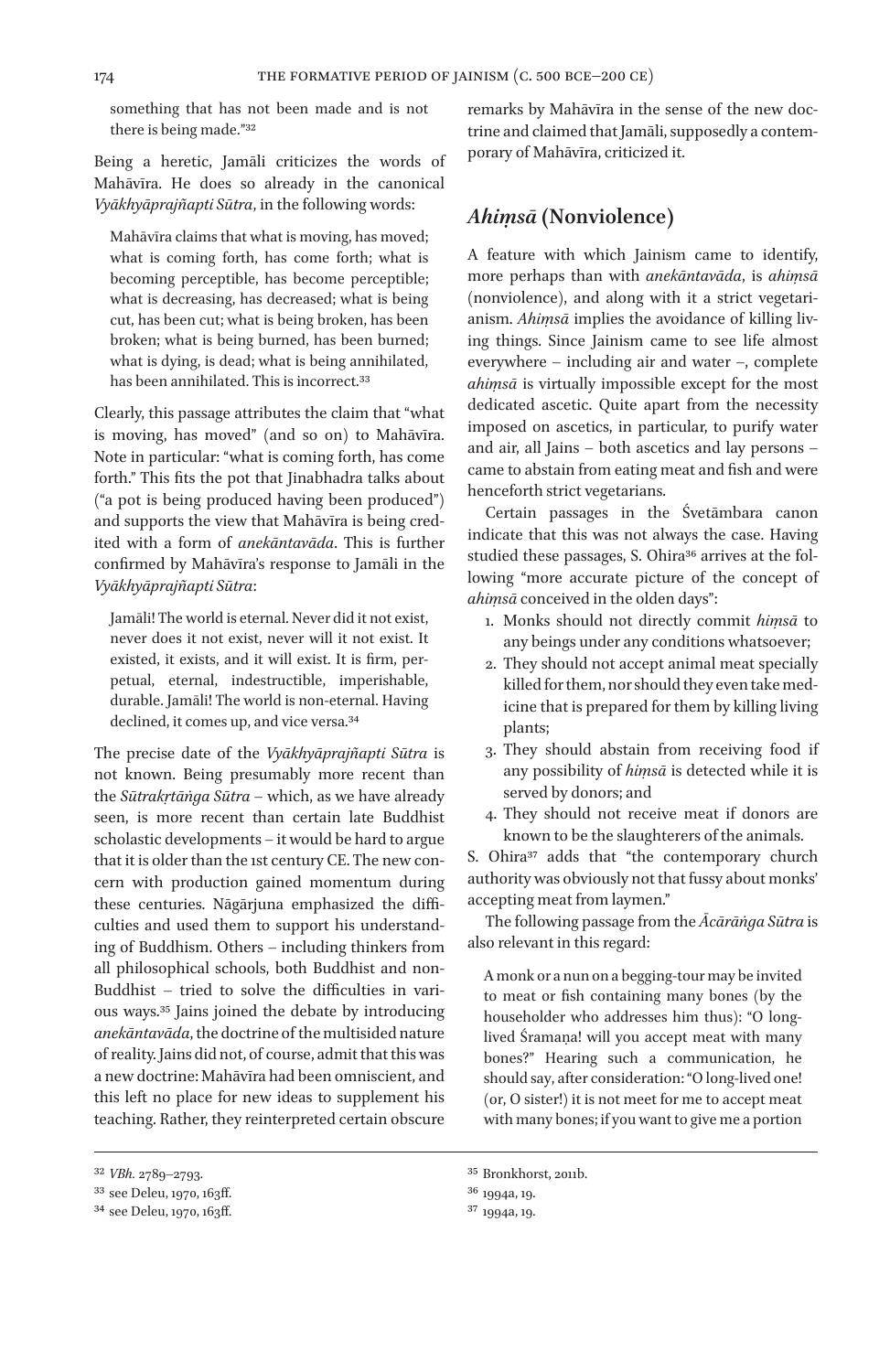of whatever size, give it me; but not the bones!" If after these words the other (i.e. the householder) should fetch meat containing many bones, put it in a bowl and return with it; (the mendicant) should not accept such a bowl, whether out of the other's hand or a vessel; for it is impure and unacceptable. But if he has inadvertently accepted it, he should not say: "No, away, take it!" Knowing this, he should go apart, and in a garden… eat the meat or fish (*maṃsagaṃ macchagaṃ bhoccā*), and taking the bones, he should resort to a secluded spot and leave them on a heap of ashes.38

Passages like this one led S. Ohira<sup>39</sup> to formulate the following question: "It is…feasible to assume that the rigid vegetarianism of the present day Jainas commenced at ... a later time [than the time of composition of those canonical texts that speak of eating meat]?" Regarding the precise date on which this break in the tradition took place, S. Ohira<sup>40</sup> suggests that it was "most probably after the mass exodus of the Jainas from Mathurā to the South and West, where they were bound to impress the local people by their exemplary deeds."

## **The Spread of Jainism**

We have already seen that Jainism did not remain confined to its region of origin, Greater Magadha. Even before the Common Era, it had already spread to Tamil Nadu. We have also seen that Mathura was a major center of Jainism during the early centuries of the Common Era. And yet, there were self-imposed limits as to how far monks and nuns were allowed to travel. The *Kalpa Sūtra*, for example, states that

monks and nuns may wander eastward as far as Anga-Magadha, southward as far as Kosambī, westward as far as Thūṇā, and northward as far as Kuṇālā. They may wander thus far, (for) thus far there are Āryan countries, but not beyond unless the Dhamma flourishes there.<sup>41</sup>

The place names all refer to towns in northern India, thus allowing us to conclude that only Jains from that region were concerned.

Jainism is currently divided into two main subgroups: the Śvetāmbaras and the Digambaras. By and

41 Bollée, 1998, xxiv.

large, the Śvetāmbaras inhabit the north of India, the Digambaras the south. Perhaps the most striking distinction between the two groups is that Digambara monks are naked, whereas Śvetāmbara monks wear white garments. We learn from the Śvetāmbara canon that Mahāvīra went about naked, but it is difficult to conclude from this that the Digambaras continue an uninterrupted tradition in this respect.

Little is known about the origin of the division between Śvetāmbaras and Digambaras or even about the date of the split. According to one account. it occurred as early as the time of the Maurya emperor Candragupta, who supposedly became a Jain monk and terminated his life by fasting on the site of Shravanabelagola, in the south.42 However, there is no independent evidence to support this account, and it does not, for example, allow us to identify the Jains present in Tamil Nadu before the early Common Era as Digambaras. "It appears from the absence of references to sects that the early lithic records in the Tamil caves belong to the period before the schism between the Digambara and Śvetāmbara sects."43

Other sources record a major crisis in Mathura, which apparently prompted Jains to leave this city and move to the west and to the south. The following observation by S. Ohira is particularly relevant in this respect:

At the beginning of the Gupta age…the number of the Jaina inscriptions and archaeological remains [in Mathura] suddenly decreases, and the number of those in south India centering around Mysore increases. There are hardly any Jaina remains in south India between the beginning of the Christian era and the Gupta period…but they suddenly begin to appear at the beginning of the Gupta age, and their number continues to grow. Since then, south India and west India have become the two centres of the Jainas…The strange phenomenon of this archaeological evidence seems to suggest that some friction must have occurred between the Jainas (along with the Buddhists) and the Vaiṣṇavas during the Kuṣāṇa and Gupta periods under the Vaiṣṇava renaissance movement of Sanskrit culture at Mathura, the birth-place of Kṛṣṇa, and this led to mass exodus of the Jainas from Mathura to the South and West, which later caused the Great Schism of the Jainas into the Śvetāmbaras and Digambaras.44

<sup>38</sup> *ĀAS*. 2.1.10.6; trans. Jacobi, 1884, 114–115.

<sup>39</sup> 1994a, 19.

<sup>40</sup> 1994a, 19.

<sup>42</sup> Jaini, 1979, 4–6.

<sup>43</sup> Mahadevan, 2003, 135.

<sup>44</sup> Ohira, 1994a, 481.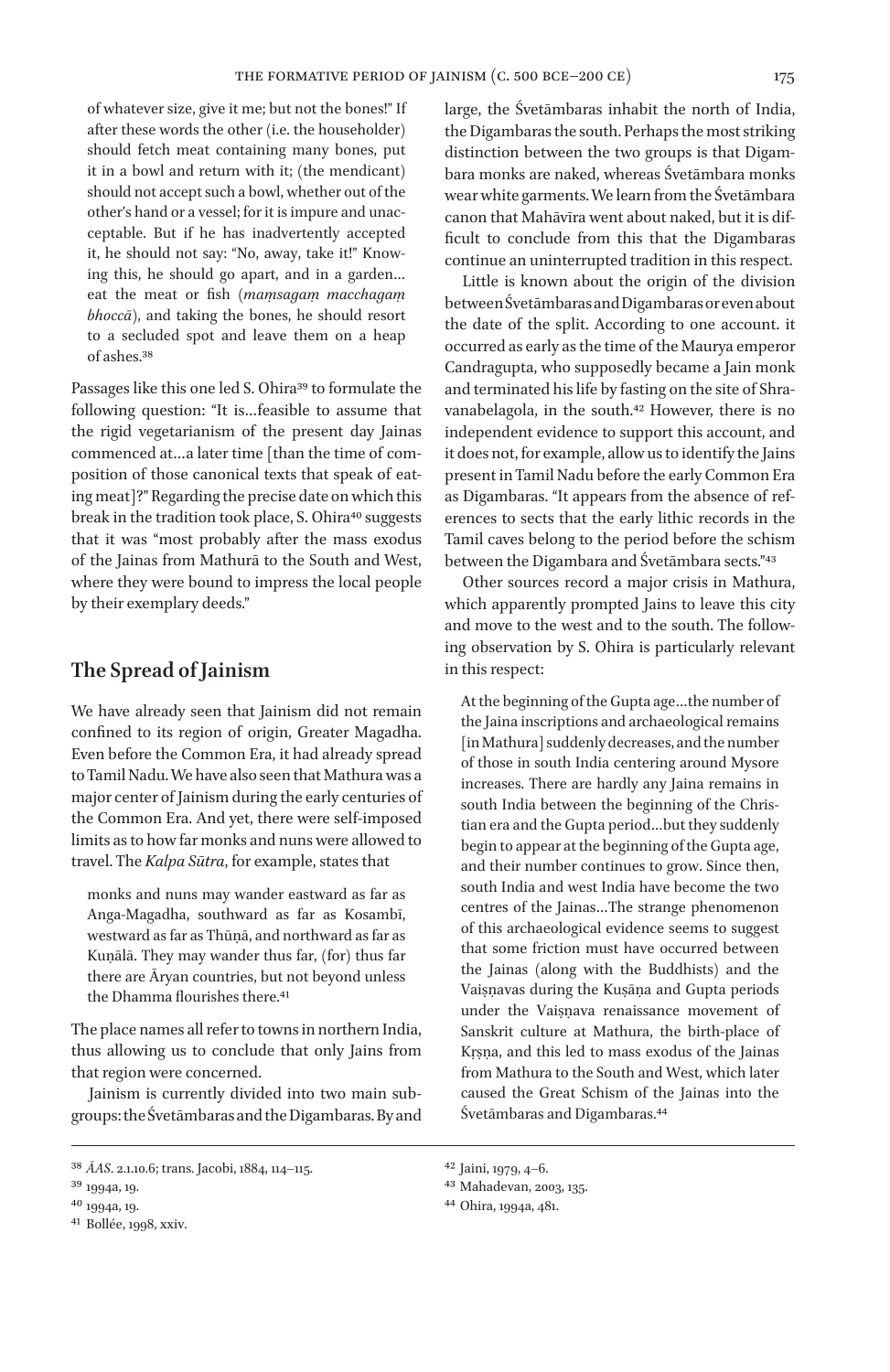It would indeed appear that the great division between Śvetāmbaras and Digambaras is a relatively recent phenomenon – that is to say, much more recent than the Mauryas – that took place after the formative developments discussed in this article. This explains how the features identified in this article – abandonment of *stūpa* worship, complete vegetarianism, *anekāntavāda* – characterize both of these movements. Moreover, Kushana sculptures of Jain monks from Mathura do not allow identification as either Śvetāmbara or Digambara (or as Yāpanīya, a third division of Jainism that once existed, for that matter).45

#### **Summary**

The preceding passages show that Jainism underwent a number of important changes during its formative period. While some of its features have characterized it from the beginning until the present day, other features were abandoned over the course of time. Still others were acquired centuries after the days of Mahāvīra.

The emphasis on motionlessness and self-sought death has been a steady hallmark of Jainism, apparently since the days of Mahāvīra or perhaps even earlier. The worship of *stūpa*s that presumably contained relics of sages may have commenced soon after Mahāvīra (if not before him) but was interrupted during the early centuries of the Common Era. Features that came to characterize Jainism at a demonstrably later time include strict vegetarianism (*ahiṃsā*) and the doctrine of *anekāntavāda*. Interestingly, *ahiṃsā* (thus interpreted) and *anekāntavāda* may well be the features which modern Jains regard as most central to their religion.

(Unless otherwise stated, all translations are by the author.)

# **Bibliography**

- Appleton, N., *Narrating Karma and Rebirth Jain: Buddhist and Multi-Life Stories*, Cambridge UK, 2014.
- Balbir, N., "Les lecteurs jaina śvetāmbara face à leur canon," in: G. Colas & G. Gerschheimer, eds., *Écrire et transmettre en Inde classique*, ÉFEOÉT 23, Paris, 2009.
- Balbir, N., "Jain-Buddhist Dialogue: Material from the Pāli Scriptures," *JPTS* 26, 2000, 1–42.
- Balbir, N., & J.K. Bautze, eds., *Festschrift Klaus Bruhn*, Reinbek, 1994.
- Balcerowicz, P., *Early Asceticism in India: Ājīvikism and Jainism*, RAJS 6, London, 2016.
- Bareau, A., "Devadatta and the First Buddhist Schism," *BSR* 14/1, 1997, 19–37.
- Bareau, A., "Les agissements de Devadatta selon les chapitres relatifs au schisme dans les divers Vinayapiers," *BÉFEO* 78, 1991, 87–132.
- Bareau, A., "Les chapitres relatifs au schisme (*sahisme (me*) dans les divers Vinayapiers," in: *Annuaire du Collège de France, 1988–1989: Résumé des cours et travaux*, Paris, 1989, 538–547.
- Bollée, W.B., *Bhadrabāhu Bṛhat-kalpa-niryukti and Sanghadāsa Bṛhat-kalpa-bhāṣya*, vol. I, Stuttgart, 1998.
- Bronkhorst, J., *How the Brahmins Won: From Alexander to the Guptas*, Handbook of Oriental Studies 2/30, Leiden, 2016.
- Bronkhorst, J., *Buddhism in the Shadow of Brahmanism*, HdO 2/24, Leiden, 2011a.
- Bronkhorst, J., *Language and Reality: On an Episode in Indian Thought*, BIL 36, Leiden, 2011b.
- Bronkhorst, J., *Greater Magadha: Studies in the Culture of Early India*, HdO 2/19, Leiden, 2007.
- Bronkhorst, J., "Jainism's First Heretic and the Origin of *anekānta-vāda*," in: O. Qvarnström, ed., *Jainism and Early Buddhism: Essays in Honor of Padmanabh S. Jaini*, Fremont, 2003a, 95–111.
- Bronkhorst, J., "Ājīvika Doctrine Reconsidered," in: P. Balcerowicz, ed., *Essays in Jaina Philosophy and Religion*, LSJRS 20, Delhi, 2003b, 153–178.
- Bronkhorst, J., "Abhidharma and Jainism," in: *Abhidharma and Indian Thought: Essays in Honor of Professor Doctor Junsho Kato on His Sixtieth Birthday*, publ. Committee for the Felicitation of Professor Doctor Junsho Kato's Sixtieth Birthday, Nagoya, 2000, 598–581 (13–30).
- Bronkhorst, J., *The Two Traditions of Meditation in Ancient India*, Delhi, 21993.
- Cort, J.E., "Bhakti in the Early Jain Tradition: Understanding Devotional Religion in South Asia," *HR* 42/1, 2002, 59–86.
- Deleu, J., *Viyāhapannatti (Bhagavaī): The Fifth Anga of the Jaina Canon*, LSJRS 10, 1970, repr. Delhi, 1996.
- Dundas, P., *The Jains*, London, 22002.
- Jacobi, H., trans., *Jaina Sūtras*, part 1: *The Ācāraṅga Sūtra; The Kalpa Sūtra*, Oxford, 1884, repr. Delhi, 1980.
- Jain, S., ed., *Encyclopaedia of Jaina Studies*, vol. I: *Jaina Art and Architecture*, Varanasi, 2010.
- Jaini, P.S., "Jaina Monks from Mathura: Literary Evidence for Their Identification on Kuonks Sculptures," *BSOAS* 58/3, 1995, 479–494.
- Jaini, P.S., *The Jaina Path of Purification*, Delhi, 1979.
- Mahadevan, I., *Early Tamil Epigraphy: From the Earliest Times to the Sixth Century A.D.*, HOS 62, Cambridge MA, 2003.
- Malalasekera, G.P., *Dictionary of Pali Proper Names*, 2 vols., London, 1937–1938
- Ohira, S., *A Study of the Bhagavatīsūtra: A Chronological Analysis*, PTS 28, Ahmedabad, 1994a.

<sup>45</sup> Jaini, 1995.